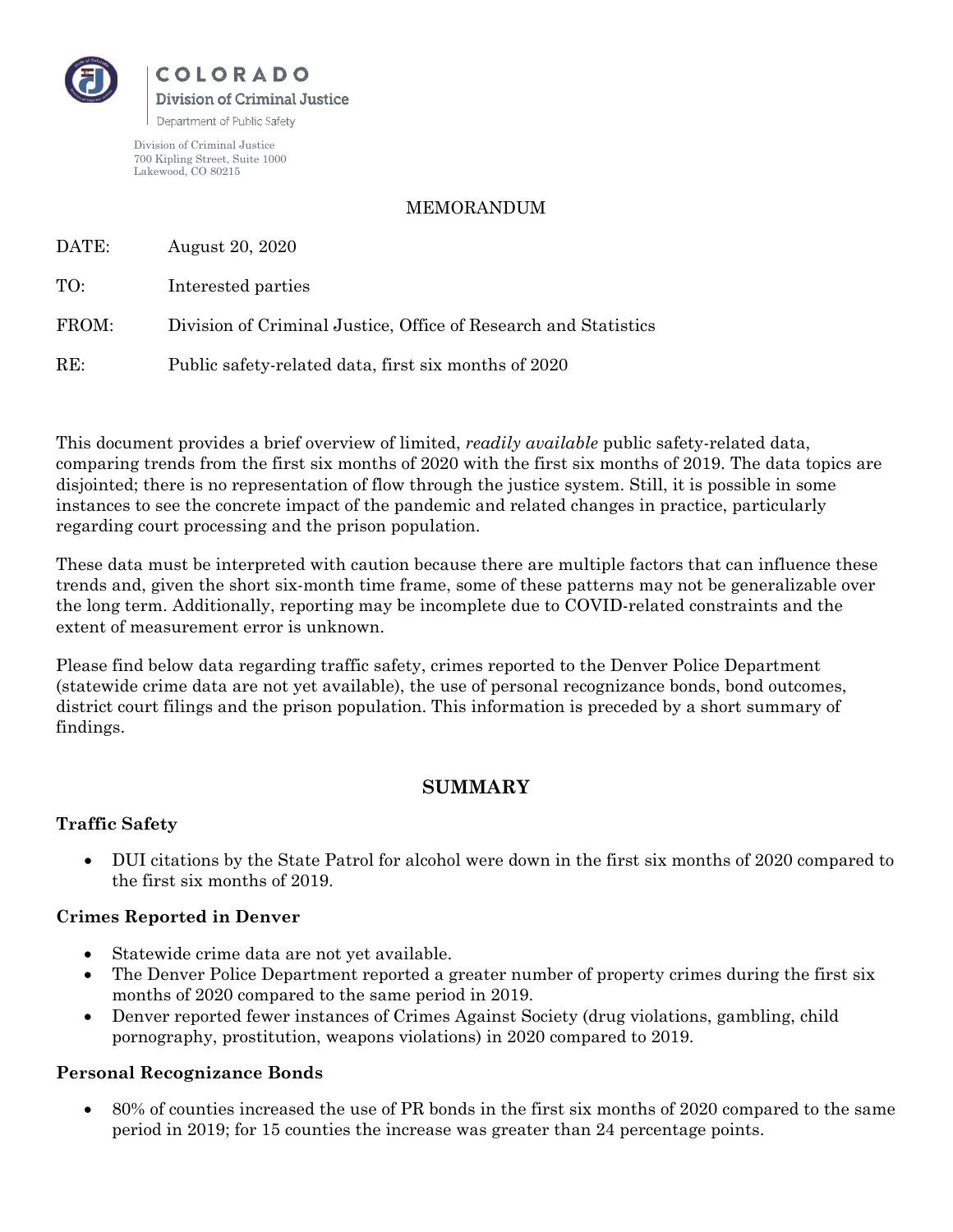#### **Bond and New Filings within 30 days**

• Between January and May of 2020, 2,517 (12% of 21,770) cases incurred a new case filing within 30 days of release on bond compared to 3,620 (10% of 38,816) in 2019.

#### **Filings in District Court**

• New filings in 2020 decreased by 21% compared to the same time period in 2019, due primarily to a decline in drug charges.

### **Prison Population**

- The Department of Corrections jurisdictional population declined by over 2,000 people between January and June of 2020.
- Prison admissions for a new crime declined between January and May of 2020 and increased in June. Likewise, this decline occurred for prison admissions for a technical parole violation and parole returns for a new crime.
- Prison releases to parole peaked in April 2020 at over 1,200, compared to approximately 800 in April of 2019.

# **TABLES AND FIGURES**



# **DUI citations issued by the Colorado State Patrol, January-June**

**Traffic Safety**

Data Source: Colorado State Patrol (2020). Data provided by Colorado State Patrol's Business Intelligence Unit.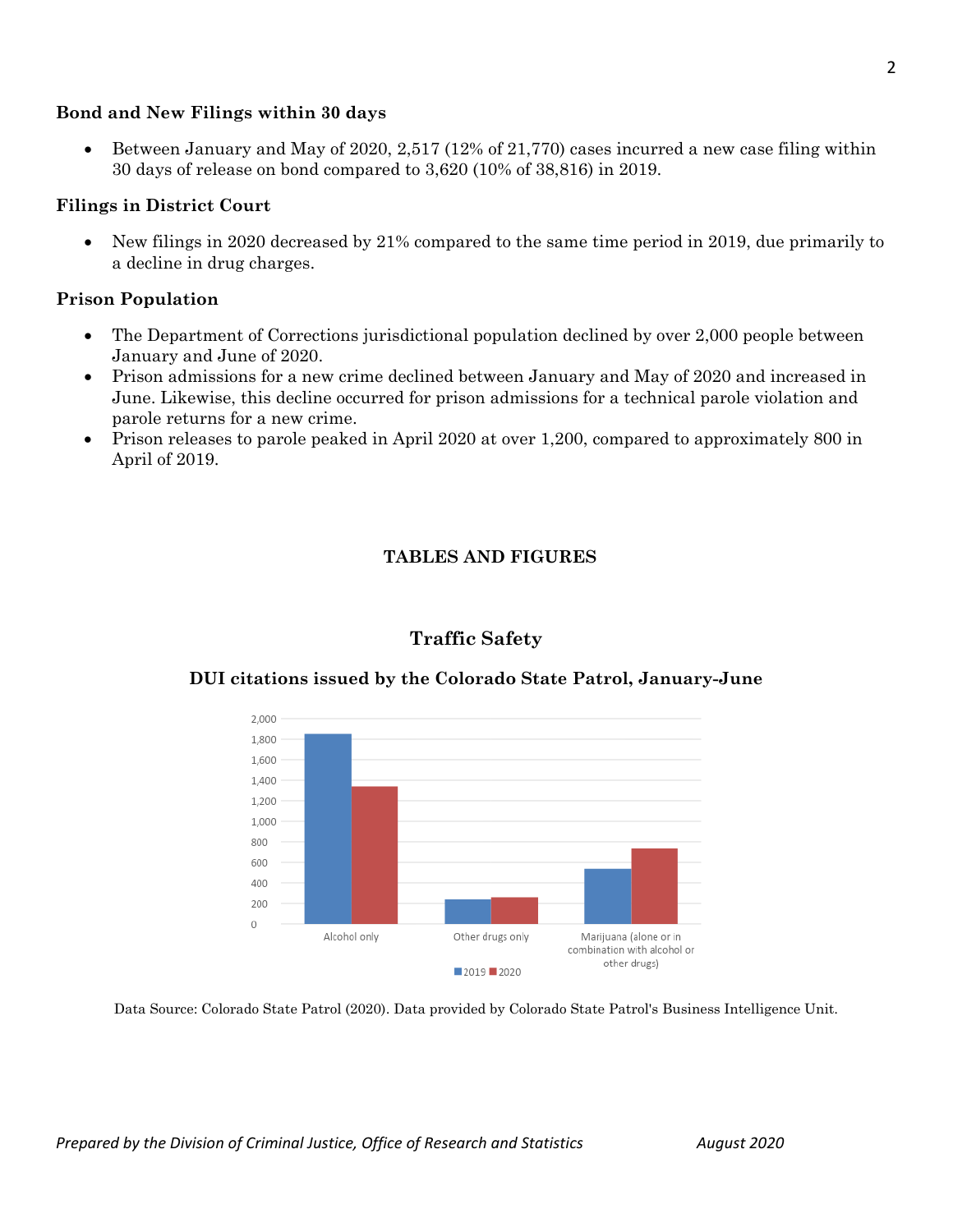

# **Fatalities on Colorado Roadways**

**Fatal Accidents**



Data Source: Colorado Department of Transportation (2020). Fatal Accident Statistics by City and County, <https://www.codot.gov/library/traffic/safety-crash-data/fatal-crash-data-city-county/fatal-crashes-by-city-and-county>



# **Drug and Alcohol Impairment-related Fatal Accidents**

Data Source: Colorado Department of Transportation (2020). Fatal Accident Statistics by City and County, <https://www.codot.gov/library/traffic/safety-crash-data/fatal-crash-data-city-county/fatal-crashes-by-city-and-county>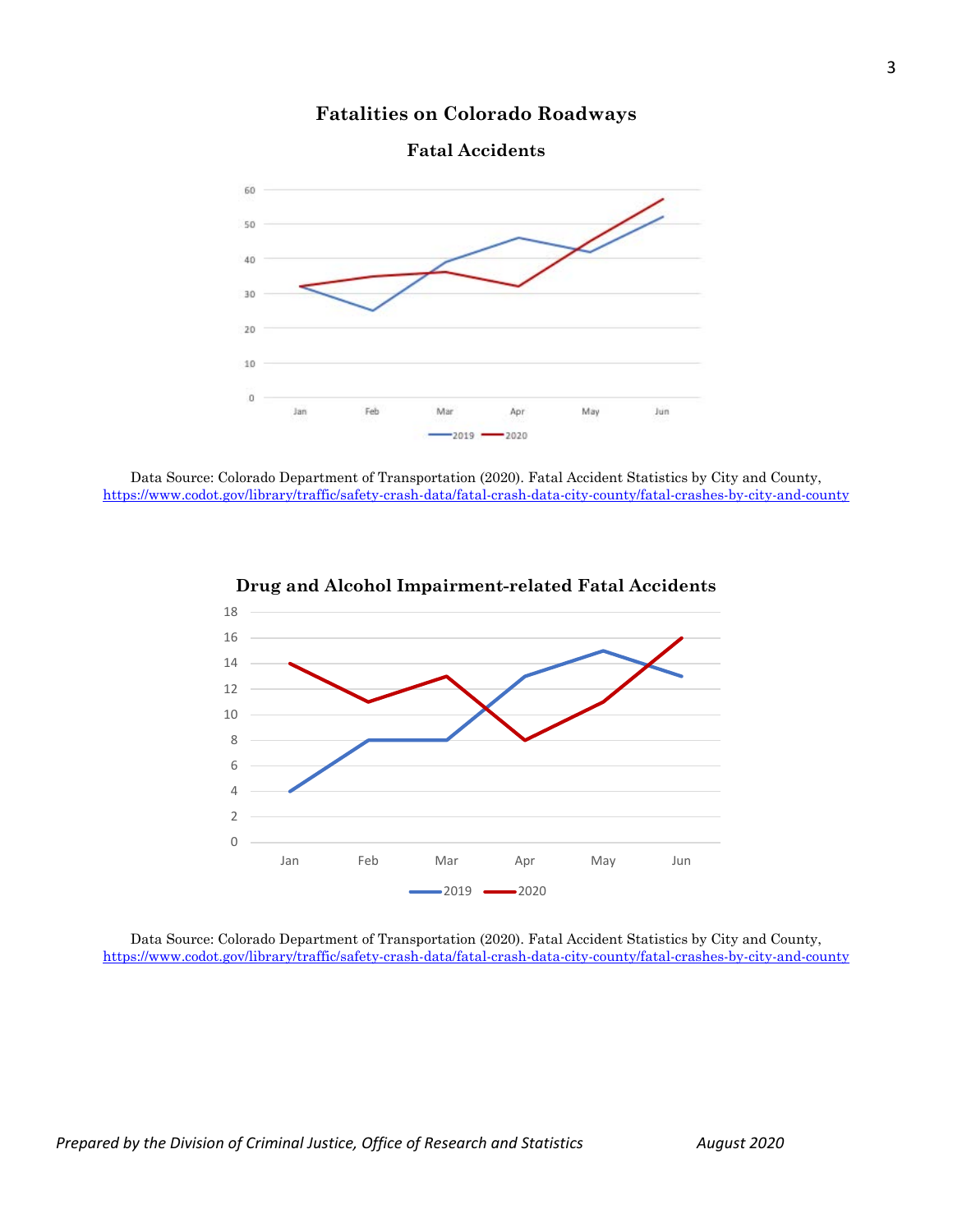# **Crimes Reported in Denver**





#### **Crimes Against Persons, Denver**

Data Source: Denver Police Department (2020). Crime Statistics and Maps, <https://www.denvergov.org/content/denvergov/en/police-department/crime-information/crime-statistics-maps.html>



#### **Crimes Against Property, Denver**

Data Source: Denver Police Department (2020). Crime Statistics and Maps, <https://www.denvergov.org/content/denvergov/en/police-department/crime-information/crime-statistics-maps.html>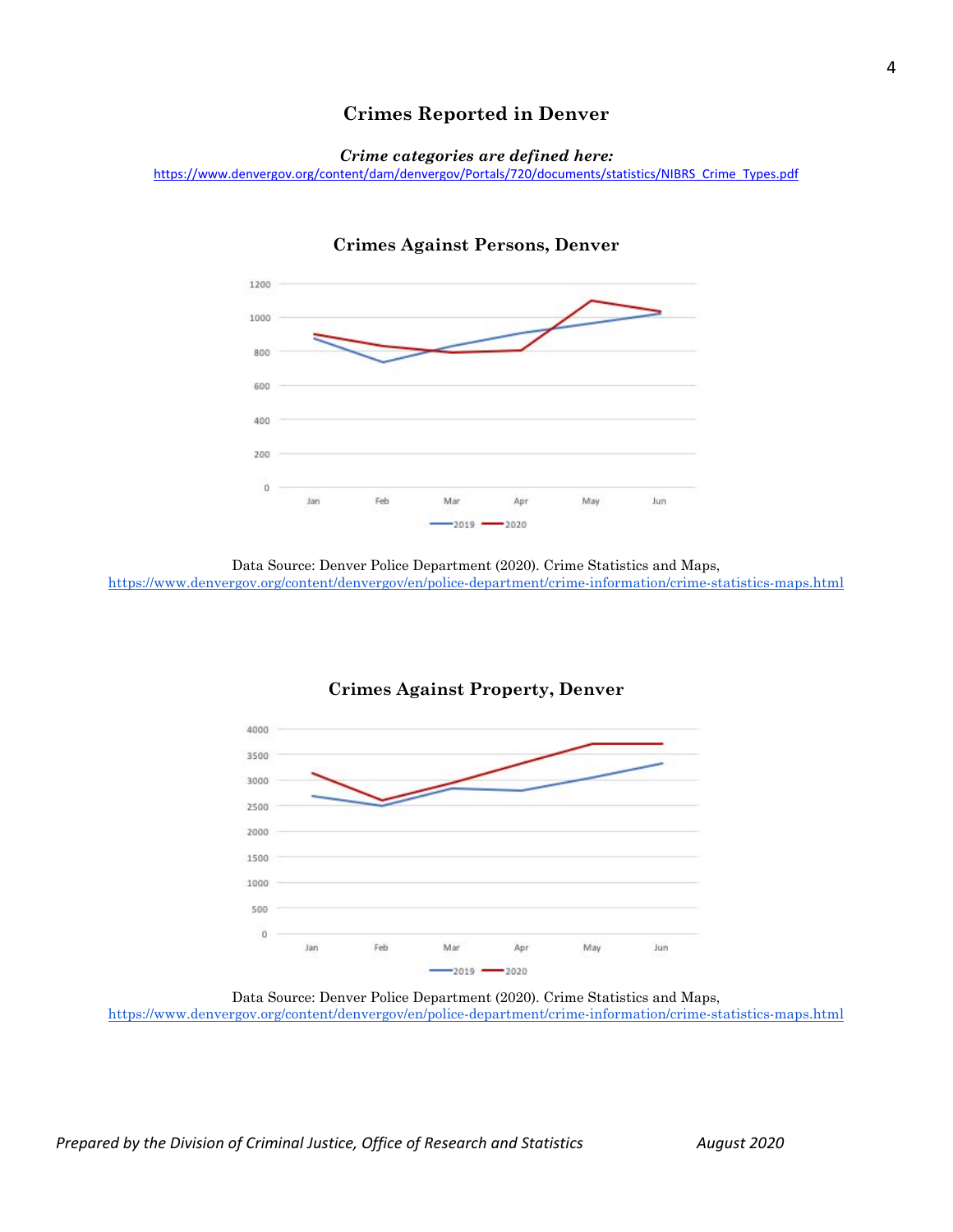

### **Crimes Against Society, Denver**



# **All Other Crimes, Denver**

Data Source: Denver Police Department (2020). Crime Statistics and Maps, <https://www.denvergov.org/content/denvergov/en/police-department/crime-information/crime-statistics-maps.html>

Data Source: Denver Police Department (2020). Crime Statistics and Maps, https://www.denvergov.org/content/denvergov/en/police-department/crime-information/crime-statistics-maps.html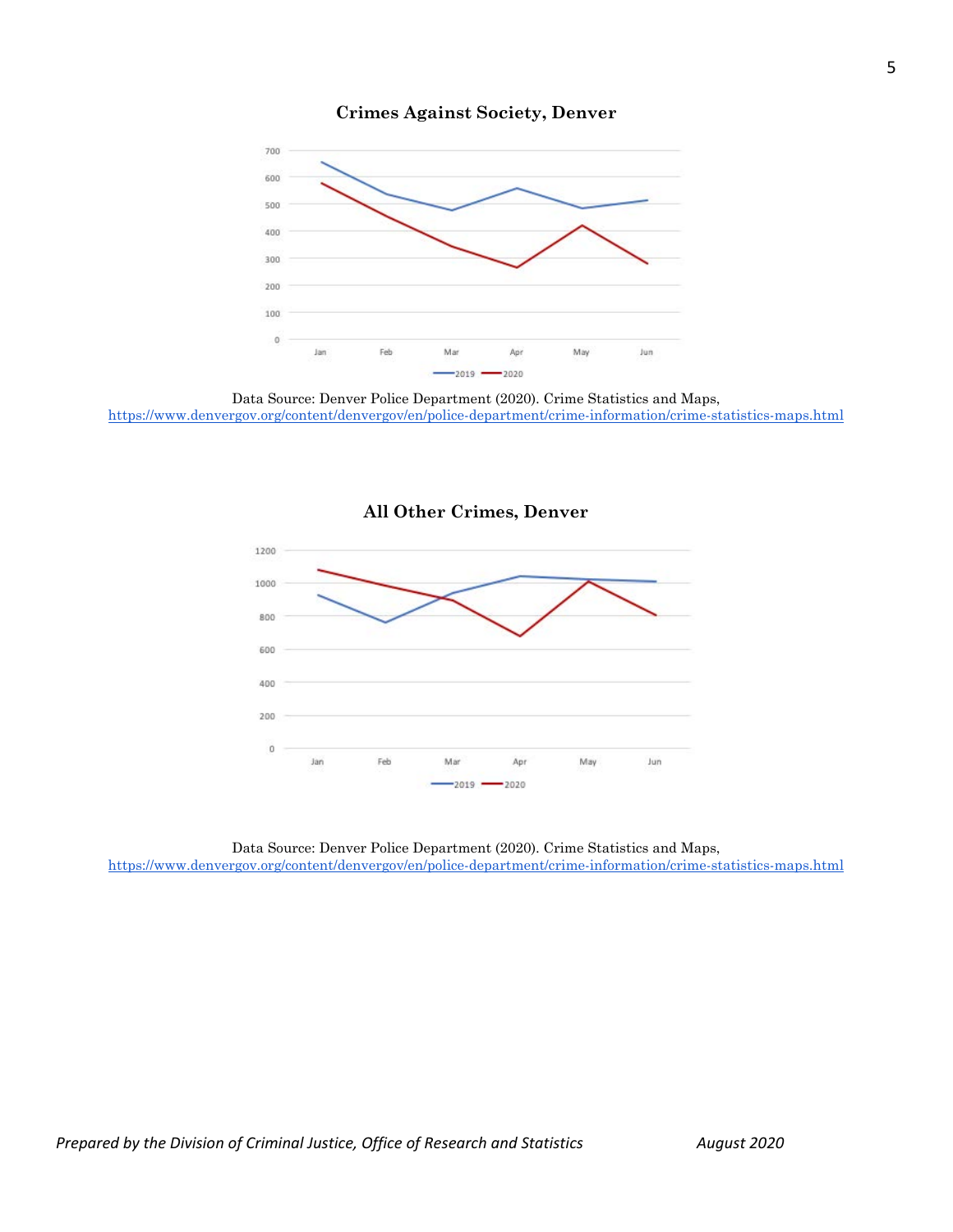# **Bond**

# **Increase in the Use of Personal Recognizance Bonds, January - June**



PR Bond Percentage Point Change from CY 19 to CY 20

\*Hinsdale had no bond records for CY20.

Data Source: Records were extracted from Judicial Branch's Integrated Colorado Online Network (ICON) information management system via the Colorado Justice Analytics Support System (CJASS) and analyzed by DCJ/ORS. Filings do not include Denver County

# **New Filing Within 30 Days While on Bond, January - May**

| $\overline{\mathbf{C}}\mathbf{Y}$ | Cases with New Filing<br>While on Bond | % New Filing Among Cases on Bond | <b>Cases on Bond</b> |
|-----------------------------------|----------------------------------------|----------------------------------|----------------------|
| 2019                              | $3.620\,$                              | 10%                              | 34.816               |
| $2020\,$                          | 2.517                                  | 12%                              | 21.770               |

Data Source: Records were extracted from Judicial Branch's Integrated Colorado Online Network (ICON) information management system via the Colorado Justice Analytics Support System (CJASS) and analyzed by DCJ/ORS. Filings include district and county court cases from January to May, excluding Denver County.

|          | 2019 |       | 2020 |       |
|----------|------|-------|------|-------|
| Category | $\%$ | N     | $\%$ | N     |
| Drugs    | 12%  | 423   | 6%   | 150   |
| Other    | 33%  | 1,211 | 27%  | 672   |
| Property | 23%  | 850   | 22%  | 553   |
| Violent  | 31%  | 1,136 | 45%  | 1,142 |
| Total    | 100% | 3,620 | 100% | 2,517 |

#### **Category of New Filings While on Bond**

Data Source: Records were extracted from Judicial Branch's Integrated Colorado Online Network (ICON) information management system via the Colorado Justice Analytics Support System (CJASS) and analyzed by DCJ/ORS. Filings include district and county court cases from January to May, excluding Denver County.

*Prepared by the Division of Criminal Justice, Office of Research and Statistics* August 2020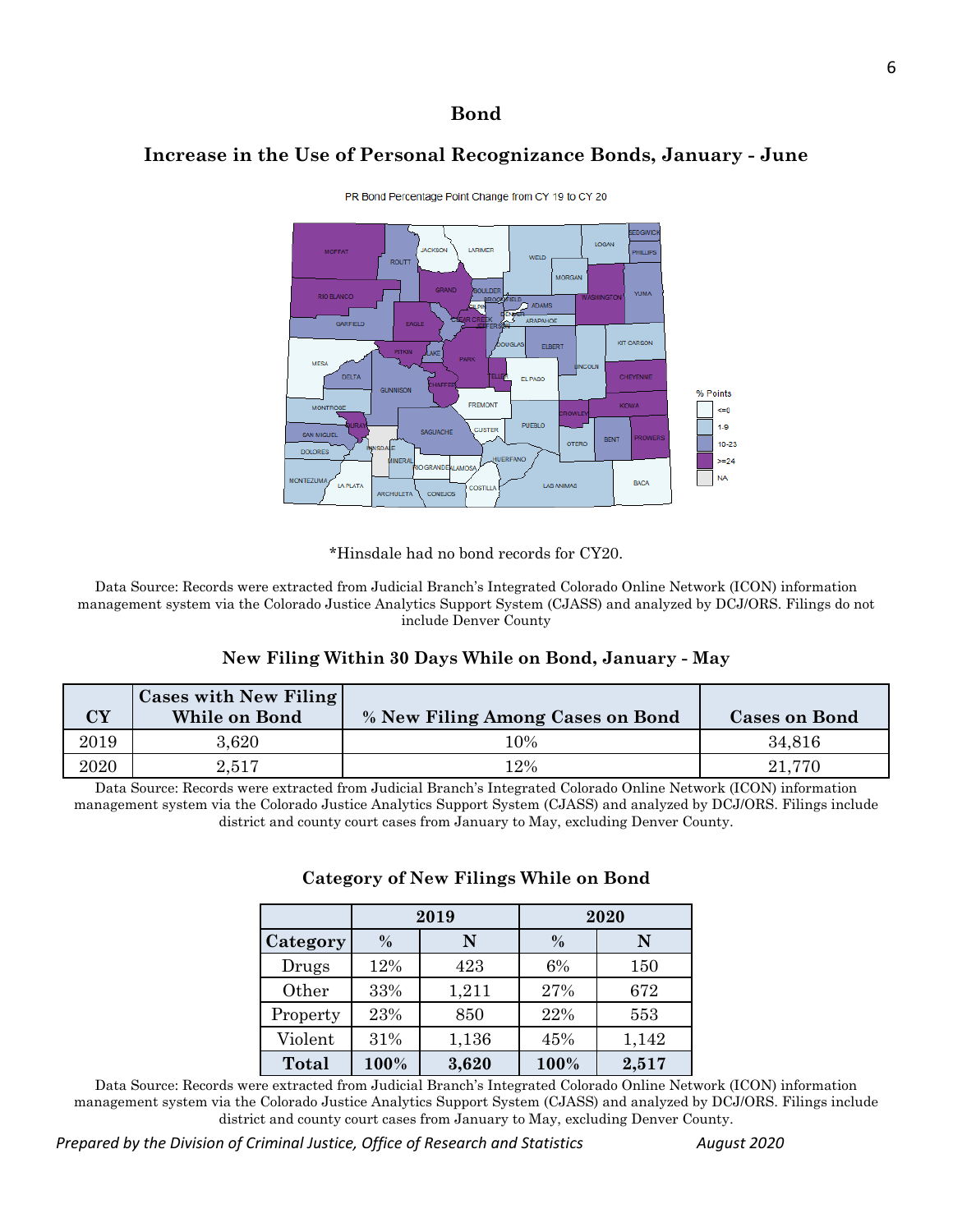



Data Source: Records were extracted from Judicial Branch's Integrated Colorado Online Network (ICON) information management system via the Colorado Justice Analytics Support System (CJASS) and analyzed by DCJ/ORS.

ORS notes that some of the decline in case filings in 2020 is due to a change in drug penalties. HB19-1263 made the possession of small amounts of some drugs a level 1 drug misdemeanor beginning March 1, 2020. In the first six months of 2019, 2% of cases with CRS 18-18-403.5 as the most serious charge were filed in county court (excluding Denver). But in the first six months of 2020, 39% of cases with this statute were filed in county court. For cases with marijuana as the most serious charge (C.R.S. 18-18-406), the percentage filed in county court in 2019 was 22%, compared to 32% in 2020.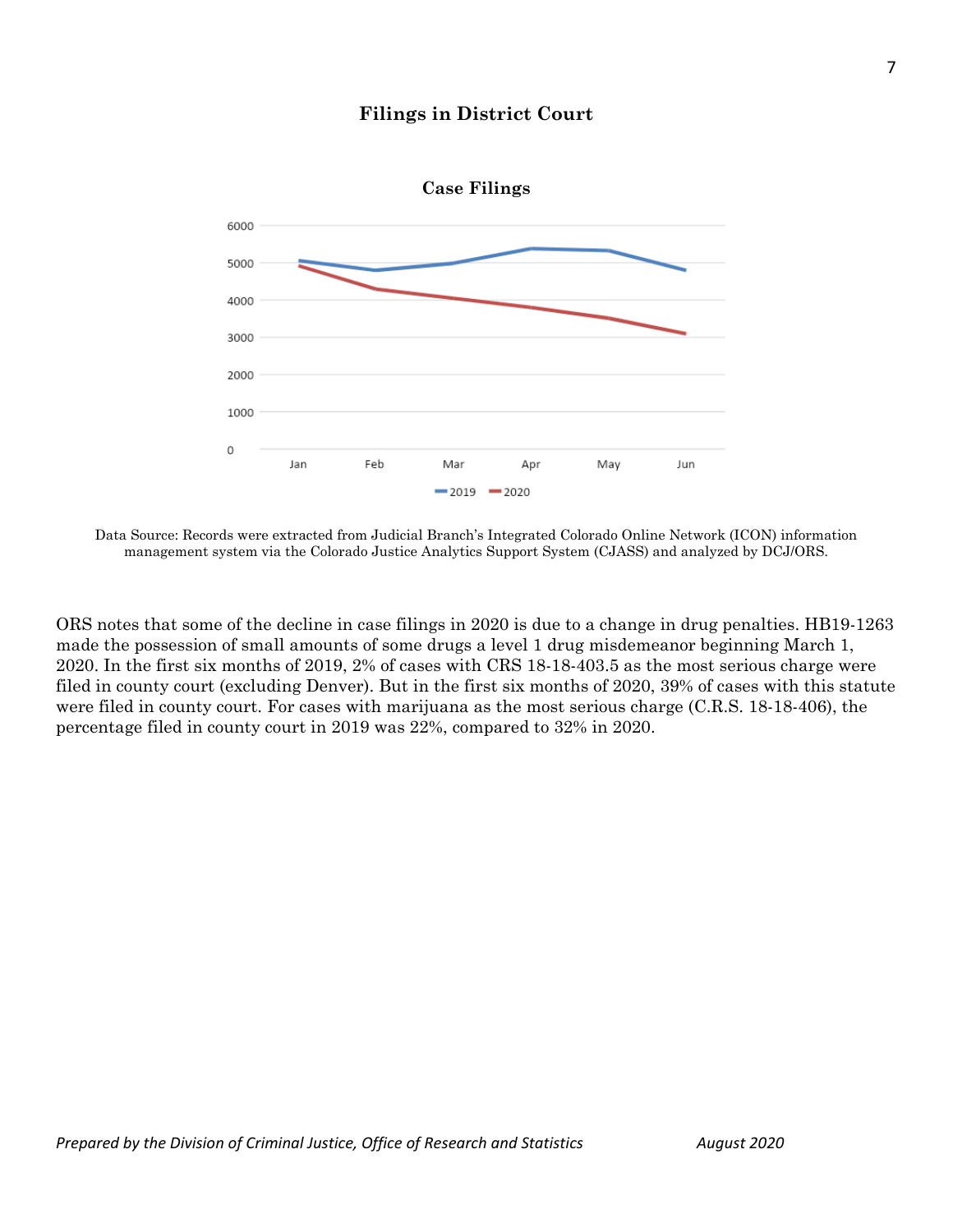# **Prison and Parole**

# **Prison Population**



Daily DOC Jurisdictional Population Counts January 1 to July 1, 2020

March 25, 2020 indicates the date Governor Jared Polis issued Executive Order D-2020-16, suspending certain regulatory statutes concerning criminal justice due to the presence of COVID-19 in Colorado and allowing for the accelerated release of inmates. This order was extended through July 20, 2020.





Data Source: Colorado Department of Corrections Monthly Population and Capacity Reports. Available at: [https://www.colorado.gov/cdoc/departmental-reports-and-statistics.](https://www.colorado.gov/cdoc/departmental-reports-and-statistics)

Data Source: Colorado Department of Corrections Monthly Population and Capacity Reports. Available at: [https://www.colorado.gov/cdoc/departmental-reports-and-statistics.](https://www.colorado.gov/cdoc/departmental-reports-and-statistics)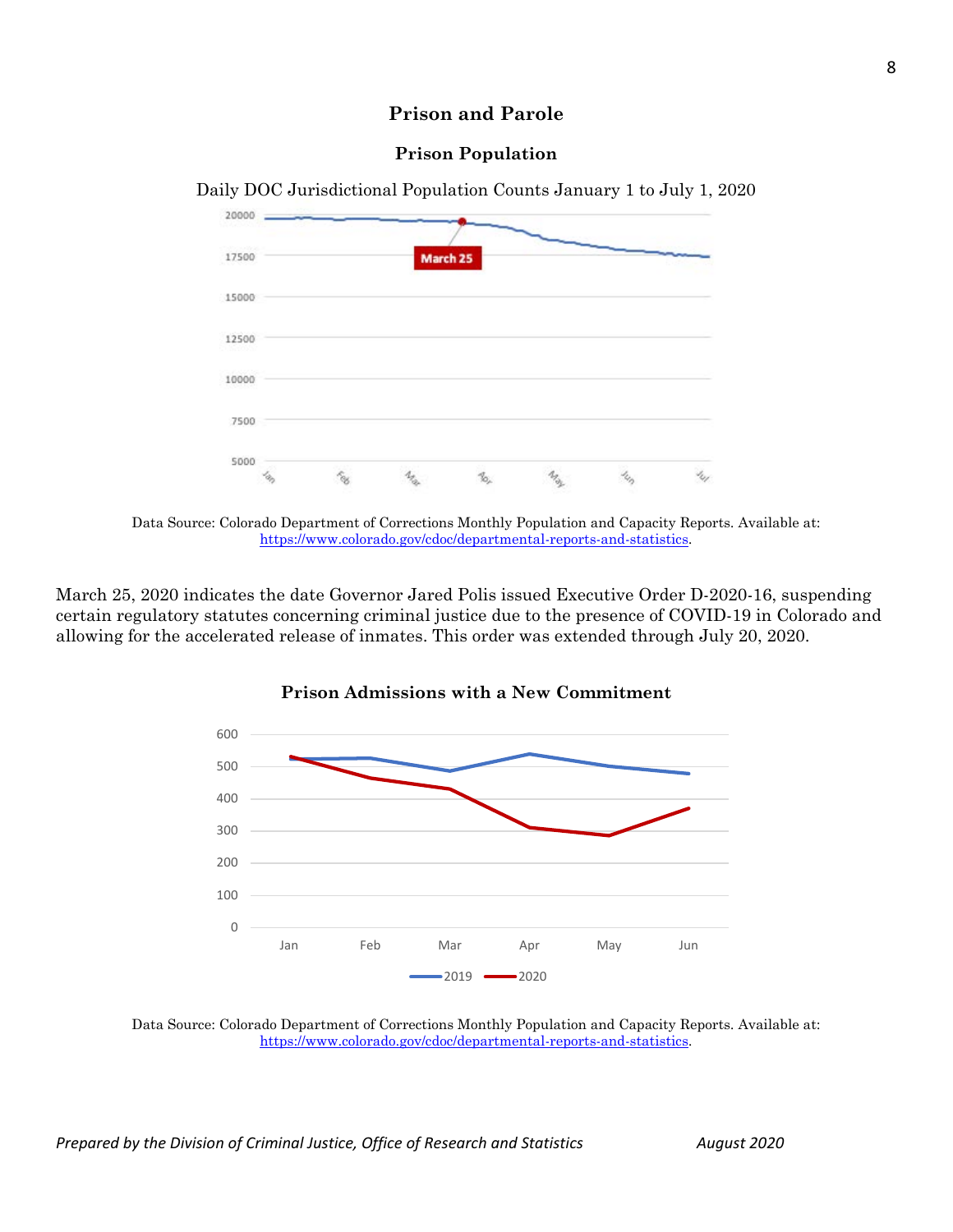

### **Prison Admissions for a Technical Parole Violation**

Data Source: Colorado Department of Corrections Monthly Population and Capacity Reports. Available at: [https://www.colorado.gov/cdoc/departmental-reports-and-statistics.](https://www.colorado.gov/cdoc/departmental-reports-and-statistics)



### **Prison Admissions for Parole Return/New Crime**

Data Source: Colorado Department of Corrections Monthly Population and Capacity Reports. Available at: [https://www.colorado.gov/cdoc/departmental-reports-and-statistics.](https://www.colorado.gov/cdoc/departmental-reports-and-statistics)